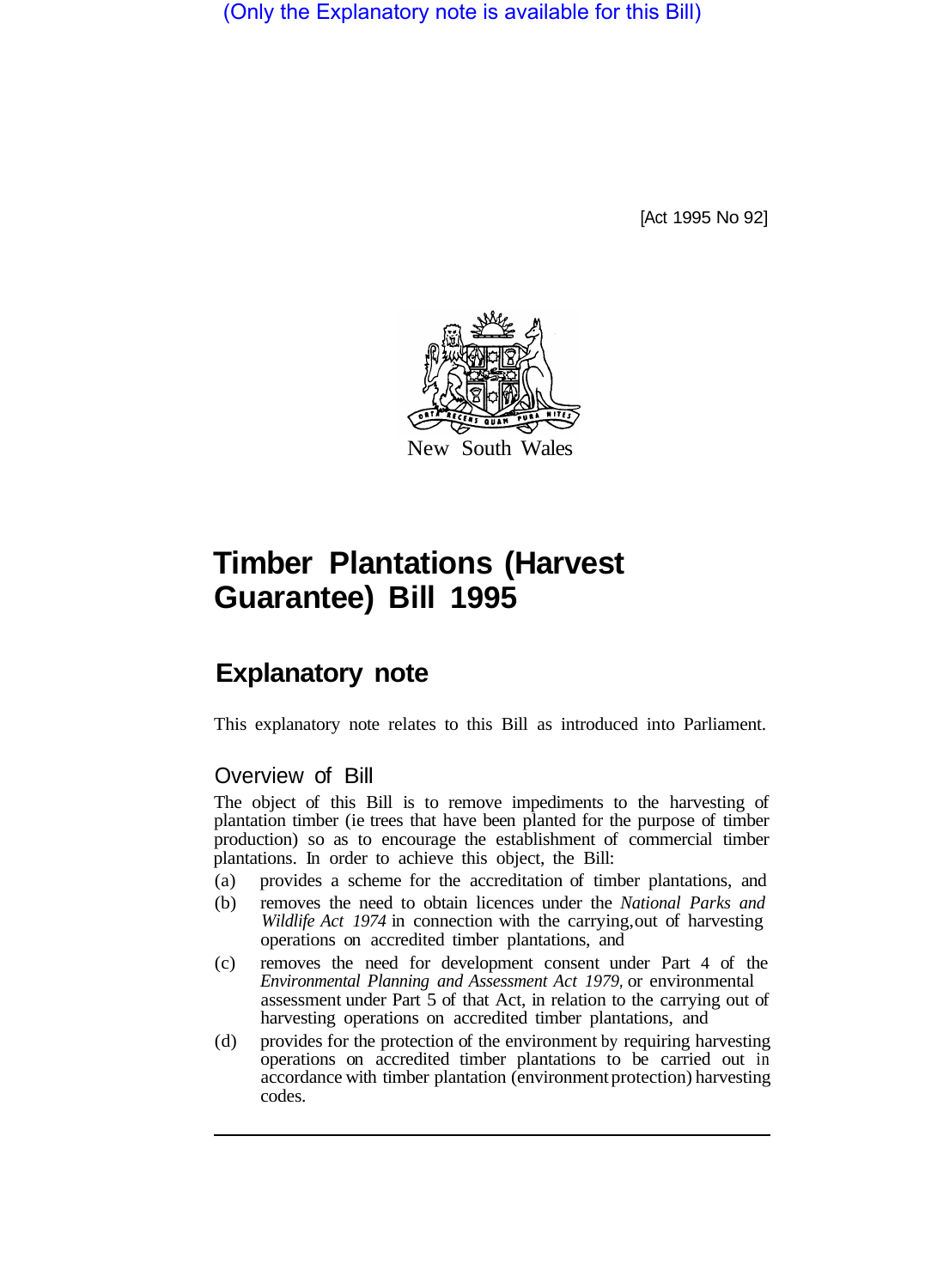Explanatory note

## Outline of provisions

#### **Part 1 Preliminary**

**Clause l** sets out the name (also called the short title) of the proposed Act.

**Clause 2** provides that the proposed Act will commence on a day or days to be proclaimed.

**Clause 3** sets out the object of the proposed Act.

**Clause 4** makes it clear that the proposed Act applies to existing timber plantations as well as to new timber plantations. Clause 4 also provides that the proposed Act does not apply to land on which logging operations are prohibited under the *Timber Industry (Interim Protection) Act 1992* (eg certain old growth forests specified in Schedule **1** or 2 to that Act).

**Clause 5** contains definitions used in the proposed Act. The term *Code*  means a timber plantation (environment protection) harvesting code in force under the proposed Act. *Director-General* refers to the Director-General of the Department of Urban Affairs and Planning.

**Clause 6** defines a *timber plantation* as an area of land on which the predominant number of trees forming, or expected to form, the canopy are trees that have been planted for the purpose of timber production. It is not relevant when the area was planted with trees, so long as it is not a natural forest.

**Clause 7** defines *harvesting operations* as the cutting and removal of timber for the purpose of timber production. The term does not include activities carried out for the purpose of establishing a timber plantation (eg clearing of natura1 forests), but it does include the provision of access roads to enable or assist the cutting and removal of timber.

#### **Part 2 Timber harvest guarantee**

#### **Division 1 Harvesting operations on accredited timber plantations**

**Clause 8** provides that harvesting operations on an accredited timber plantation are not subject to the environmental assessment or approval procedures of Part 5 of the Envi*ronmental Planning and Assessment Act 1979,* and that such operations do not require development consent under Part 4 of that Act. Clause 8 also provides that harvesting operations cannot be prohibited or restricted by an environmental planning instrument.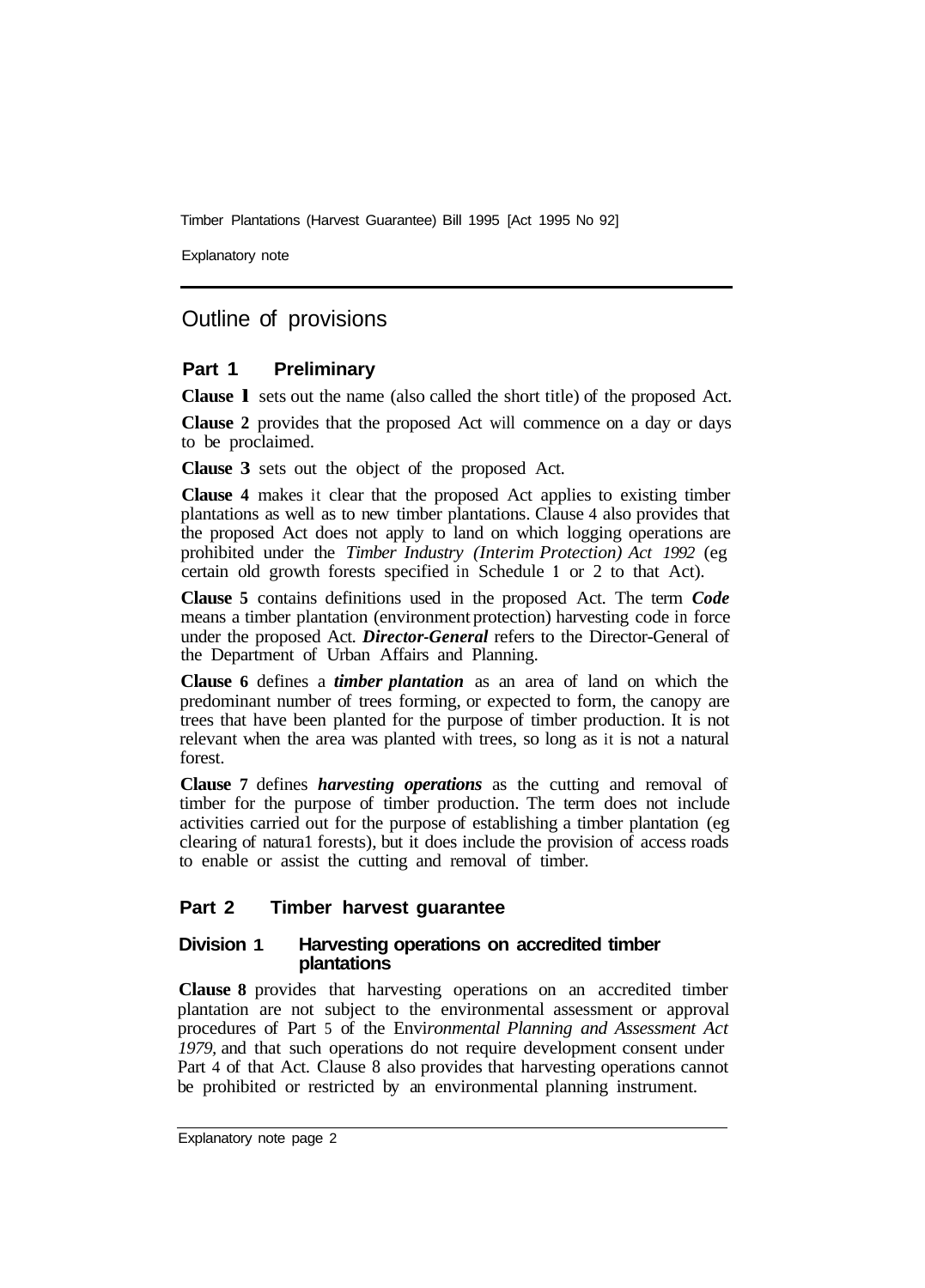Explanatory note

**Clause 9** exempts a person who is carrying out harvesting operations on an accredited timber plantation from certain offence provisions under the *National Parks and Wildlife Act 1974.* This will apply only if the operations are carried out in accordance with the Code (or Codes) applying to the timber plantation and in relation to things reasonably connected with the carrying out of the operations. The offence provisions which are exempted relate to the taking or killing of protected and endangered fauna, and to the picking of native plants. If those provisions were to apply, the person carrying out the harvesting operations would need to obtain a licence under that Act authorising the person to take or kill fauna, or to pick native plants, in the course of carrying out the operations. Under that Act, *take* includes significant modification of the habitat of fauna which is likely to adversely affect its essential behavioural patterns. *Pick* includes cut, destroy, remove or injure.

Clause 9 also provides that interim protection orders and stop work orders under the *National Parks and Wildlife Act 1974,* and conservation instruments under the *Heritage Act 1977,* may not be made *so* as to prevent or interfere with the carrying out of harvesting operations on accredited timber plantations.

**Clause 10** provides that a local council may not give an order under the *Local Government Act 1993* so as to prevent or interfere with the carrying out of harvesting operations on an accredited timber plantation.

**Clause l1** provides that harvesting operations on an accredited timber plantation are to be subject to any Code applying to the timber plantation, and are subject to other relevant laws.

#### **Division 2 Accreditation of timber plantations**

This Division **(clauses 12–18)** makes provision for the accreditation of timber plantations. Accreditation is the mechanism by which timber plantations benefit from the harvest guarantee provisions described above. The Division contains provisions relating to applications for accreditation, the determination of applications and review by the Minister of the Director-General's decisions, certificates of accreditation, the duration of accreditation, and public notification of accredited timber plantations. The accreditation of a timber plantation may be cancelled if the Director-General is satisfied that there has been a significant breach of a Code applying *to* the timber plantation, or that the timber plantation has been abandoned, or that the area of land concerned (or part of it) is no longer a timber plantation.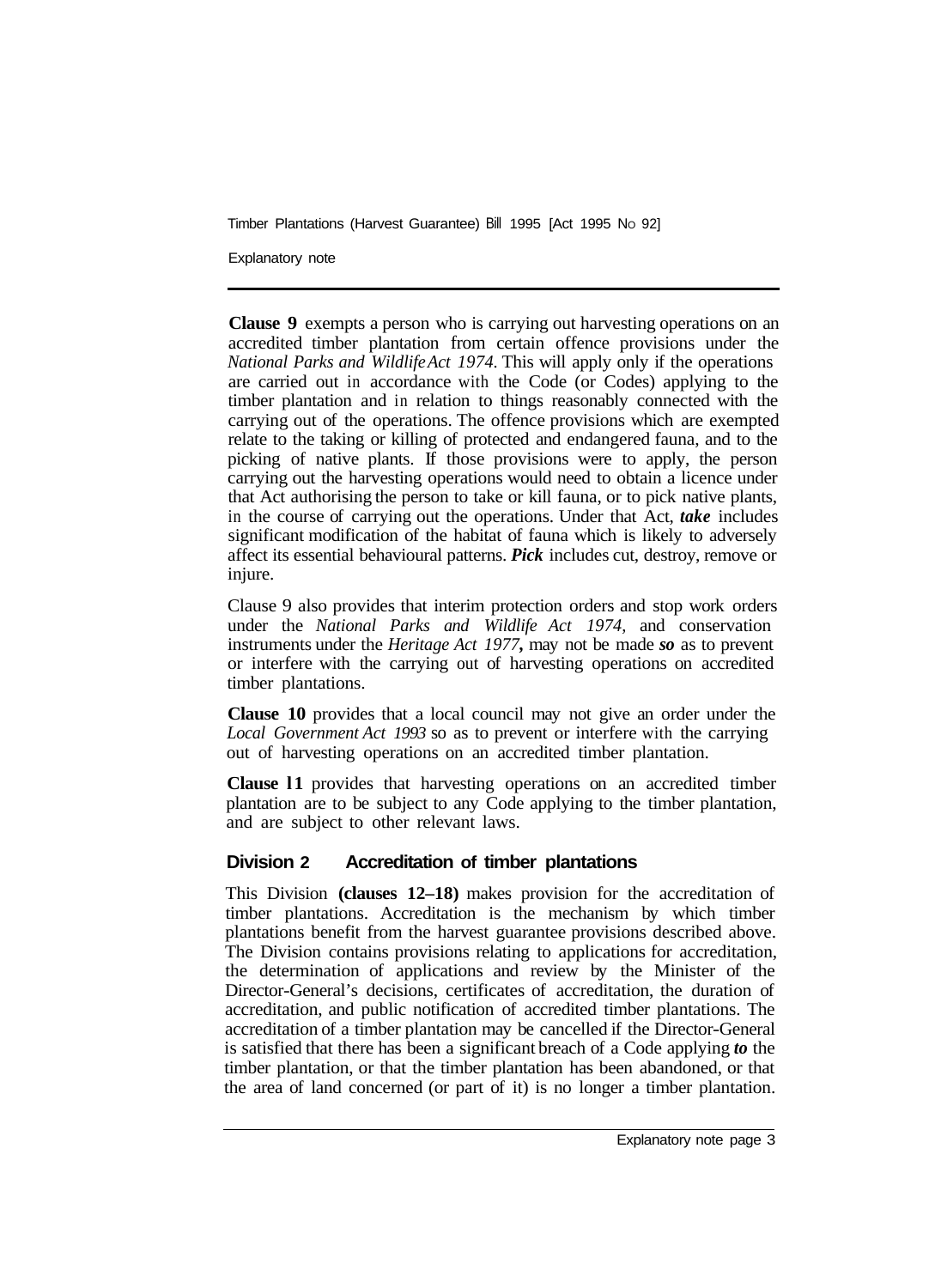Explanatory note

One particular ground on which the Director-General may refuse to accredit a timber plantation is if the Director-General is satisfied that, in the establishment of the timber plantation, the area concerned was cleared of native vegetation without the consent of the Director-General of the Department of Land and Water Conservation.

#### **Part 3 Timber plantation (environment protection) harvesting codes**

**Clause 19** requires the Director-General to prepare a draft Code (which must be approved by the Minister before being finalised).

**Clause 20** authorises a Code, for the purpose of protecting the environment, to regulate the carrying out of harvesting operations on accredited timber plantations. A Code may deal with such matters as soil erosion, native animals and plants, and the circumstances in which compensation will be available because of the need to protect unique or special wildlife values.

**Clause 21** provides that a Code may not contain provisions that are inconsistent with the provisions of any Act applying to harvesting operations (eg the *Clean Waters Act 1970).*

**Clause 22** requires a Code to be adopted by regulation before it comes into force. Any such regulation will need to comply with the requirements of the *Subordinate Legislation Act 1989* (eg the proposed regulation must be advertised, consultation must take place and a regulatory impact statement must be prepared).

**Clause 23** requires the owner and manager of a timber plantation (including the licensees of the Forestry Commission) to ensure that harvesting operations on the timber plantation are carried out in accordance with the Code (or Codes) applying to the timber plantation.

**Clause 24** provides for the appointment of appropriately qualified timber plantation officers to supervise compliance with Codes.

#### **Part 4 Miscellaneous**

**Clause 25** provides that the proposed Act binds the Crown.

**Clause 26** enables proceedings for offences under the proposed Act to be dealt with by Local Courts.

**Clause 27** empowers the Governor to make regulations for the purposes of the proposed Act, including savings and transitional provisions consequent on the enactment of the proposed Act.